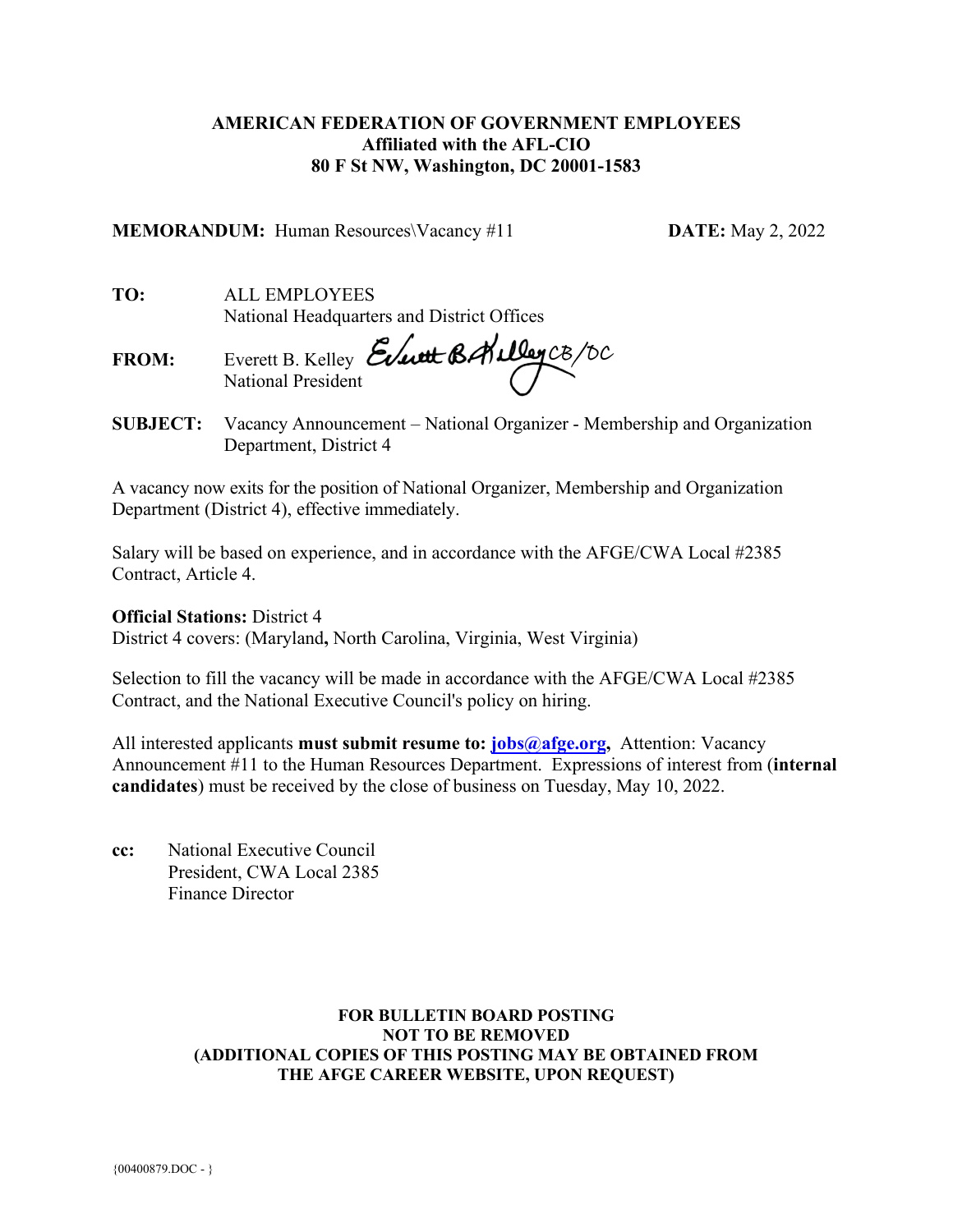### **POSITION DESCRIPTION**

| <b>American Federation of Government Employees (AFGE)</b> |                                          |
|-----------------------------------------------------------|------------------------------------------|
| Department:                                               | <b>National President</b>                |
| <b>Location:</b>                                          | District 4 - Membership and Organization |
| <b>FSLA Classification:</b>                               | Exempt                                   |
| <b>Position Title:</b>                                    | National Organizer                       |
| <b>Date of Revision/Creations:</b>                        |                                          |

#### **I. INTRODUCTION**

This position is in the Membership and Organization Department, which provides central direction and control over efforts to increase and maintain AFGE membership at the highest possible level. The incumbent in this position will be primarily responsible for building AFGE membership, but is also responsible for the preparation of organizing and informational literature, representing the Federation at certain FLRA hearings and all related follow-up, including post-hearing briefs, leading in the conduct of recruitment drives, providing leadership in conducting drives for unit consolidations, mergers or activity-wide national exclusives; and providing expert consultation on matters involving unit petitions, election procedures, and other issues related to organizing labor unions in the public sector.

## **II. DUTIES AND RESPONSIBILITIES**

The incumbent of this position serves as a National Organizer with full responsibility and authority for implementing organization objectives, plans, policies, and procedures in a designated geographic area or agency. The following examples are typical of the duties performed:

1. This is a professional position whereby the incumbent is expected to provide technical assistance on to questions concerning representation and serves as a liaison in this regard between field staff, locals, and headquarters. Assistance includes, but is not limited to, coordinating logistics for recruitment and representation campaigns; monitoring related campaign correspondence; representing AFGE at major representation hearings and pre-hearing conferences before the FLRA; researching representing case law; brief writing; and maintaining AFGE certification archives.

The incumbent will be required to gather and compile election campaign information and intelligence from the field through the establishment of various databases. This information will be used by the incumbent to monitor timetables associated with the production and mailing of campaign materials; the timely filing of petitions for election or other procedures involving questions concerning representation; and, where necessary, submission of appeals to FLRA decisions regarding representation cases being handled by the National union. In addition,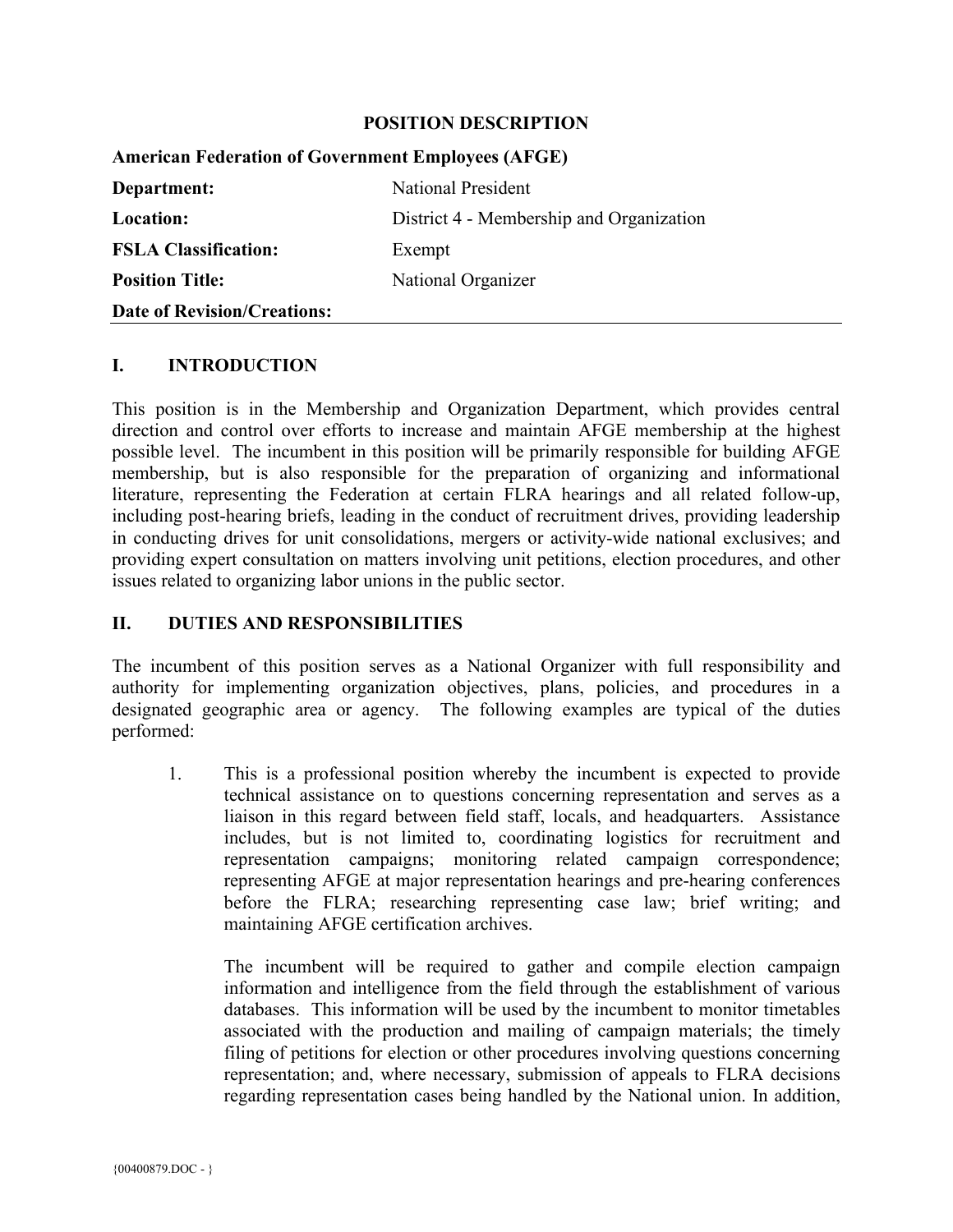the incumbent must acquire, within the first twelve (12) months, knowledge of NLRB laws, statutes, and regulations relating to organizing in the private sector.

- 2. Plans, organizes, directs, controls, and coordinates organization drives to form or expand AFGE units. Supervises, motivates, and trains committee members, groups, and other officials in the techniques for organizing public sector employees. Provides guidance in selecting campaign targets, developing themes and promotional materials, conducting surveys, making team assignments, and monitoring progress. Periodically demonstrates effective techniques for addressing and soliciting new members. Promotes locals and councils who are self-sufficient and successful in their efforts to form, expand, and maintain AFGE membership.
- 3. Personally, conducts organizing campaigns for national exclusive recognition, mergers, and consolidation of large units where planning, coordination, development of literature, and media uses are unusually complicated, perhaps controversial, and of special significance to AFGE.
- 4. Responsible for searching AFGE files and records for background and certificates of representation for national consolidated units, national exclusive recognitions and for other bargaining units represented by the AFGE national office. Contact Districts and Local whenever necessary to attain copies of certifications or other relevant documents that pertain to bargaining units represented by the AFGE national office. Secure copies of certificates of representation not found within AFGE from appropriate regional offices of the Federal Labor Relations Authority or applicable government agency or activity.

Work with Membership and Organization team to review data retrieved and make recommendations to the Director with regards to the next action to be taken. For example: amending certification by name change only, seeking clarification of unit or consolidating with another AFGE bargaining unit.

# **III. CONTROLS OVER WORK**

Works under the direct supervision of the Director or his designee and receives supervision in the form of work assignments, objectives, priorities, reporting requirements, etc. Applies a thorough knowledge of Federal Sector Labor Relations structure, procedures, and services; of systems for filing opposing petitions; and of labor relations laws, rules regulations, and precedents. Within these constraints and conditions, works independently keeping the supervisor informed of progress, need for help, and irreconcilable problems. Work is evaluated largely in terms of results achieved, and the ability to train and motivate others toward increasing AFGE's membership.